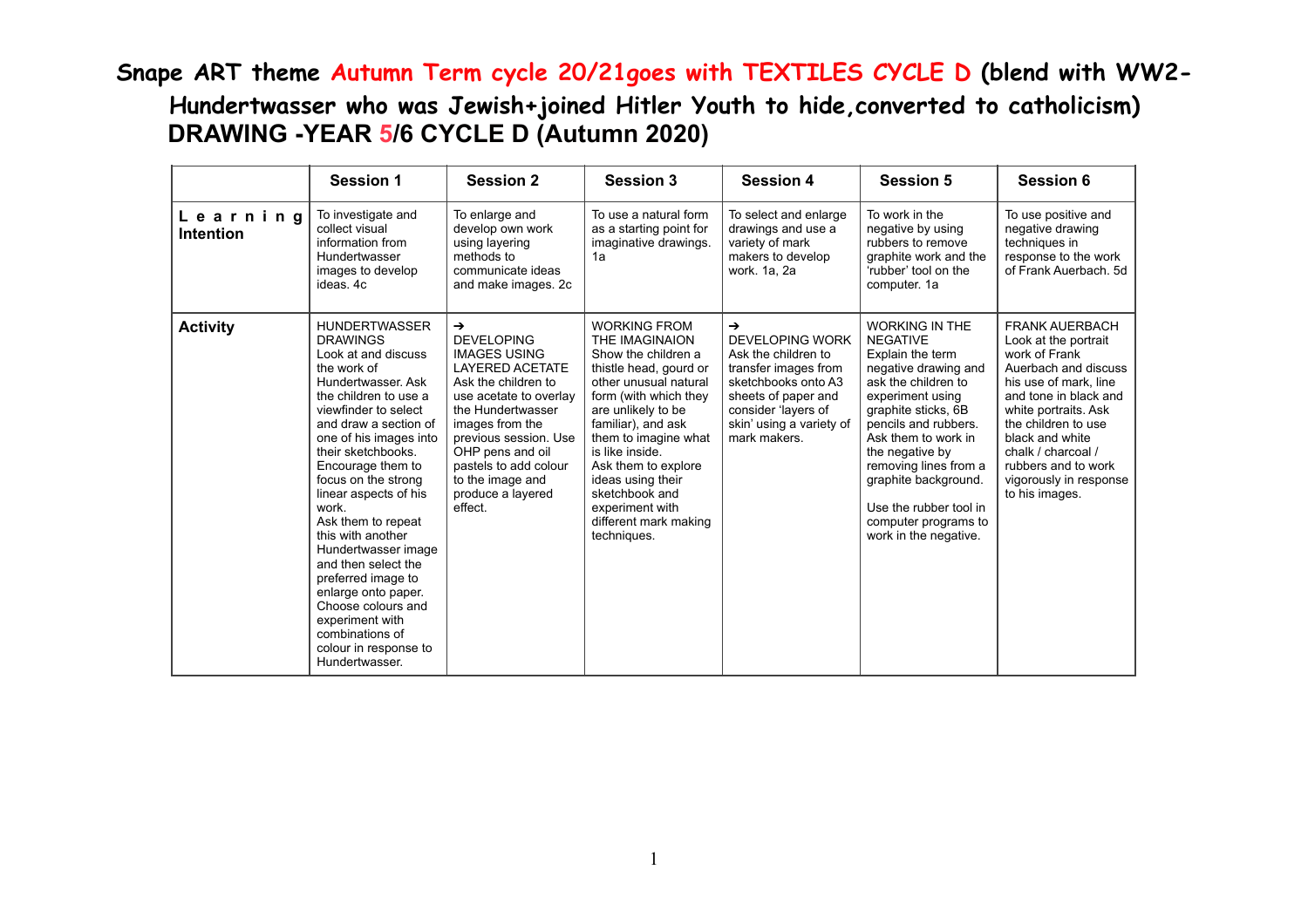**Snape ART theme Autumn Term cycle 20/21goes with TEXTILES CYCLE D (blend with WW2- Hundertwasser who was Jewish+joined Hitler Youth to hide,converted to catholicism)** 

## **DRAWING – YEAR 5/6**

| Skills, concepts,<br>knowledge and<br>understanding. | Producing<br>observational<br>drawings and<br>selecting and using a<br>range of media. | Developing layering<br>techniques using<br>acetate and OHP<br>markers. | Using imagination and<br>experience to<br>construct and draw<br>the unknown. | Producing a large<br>drawing of a seed<br>head, selecting from<br>ideas in sketchbooks.<br>Comparing ideas,<br>methods and<br>approaches to their<br>own and others work. | Experimenting with<br>the use of rubbers to<br>draw in the negative. | Working vigorously in<br>line, mark and tone in<br>response to the work<br>of Frank Auerbach. |
|------------------------------------------------------|----------------------------------------------------------------------------------------|------------------------------------------------------------------------|------------------------------------------------------------------------------|---------------------------------------------------------------------------------------------------------------------------------------------------------------------------|----------------------------------------------------------------------|-----------------------------------------------------------------------------------------------|
| <b>Vocabulary</b>                                    | Scale<br>Smudge<br>Tone<br>Line<br>Image<br>Light, dark                                | Layering<br>Overlay<br>Acetate                                         | Imagination<br>Thistle head                                                  | Comparison<br>Methods<br>Layers                                                                                                                                           | Negative<br>Graphite                                                 | Portrait<br>Vigorously                                                                        |

| <b>Curriculum links</b> | discussion<br>Literacy $-$<br>of work.                                                                        | Literacy- discussion of<br>work.      | Literacy-descriptive<br>language.                                                                              | Literacy-discussing<br>work.                                         | Literacy- speaking<br>and listening.<br>ICT - research skills,<br>working in the<br>negative. | Literacy-discussing<br>work.                                                                                                                                                                                                                    |
|-------------------------|---------------------------------------------------------------------------------------------------------------|---------------------------------------|----------------------------------------------------------------------------------------------------------------|----------------------------------------------------------------------|-----------------------------------------------------------------------------------------------|-------------------------------------------------------------------------------------------------------------------------------------------------------------------------------------------------------------------------------------------------|
| <b>Resources</b>        | Paper,<br>Oil pastel,<br>Crayons,<br>Pencils,<br>Brusho.<br>Hundertwasser-<br>Google Images<br><b>Taschen</b> | Acetate<br>Oil pastels<br>OHP markers | Natural form.<br>Off white sugar paper,<br>Pastels,<br>Chalks,<br>Crayons,<br>Fibre tip pens,<br>Sketch books. | As previous session +<br>Large pieces of off -<br>white sugar paper. | Pencils.<br>Charcoal,<br>Graphite sticks,<br>Rubbers.                                         | As previous session +<br>Black and white chalk<br>Examples of the<br>portrait work of Frank<br>Auerbach e.g. Head<br>of Julia (1960) and<br>Portrait of Leon<br>$K$ ossoff $-$<br><b>Sainsbury Centre</b><br><b>UEA</b><br><b>Royal Academy</b> |
| Time                    | 1 hour                                                                                                        | 1 hour                                | hour                                                                                                           | 1 hour                                                               | 1 hour                                                                                        | 1 hour                                                                                                                                                                                                                                          |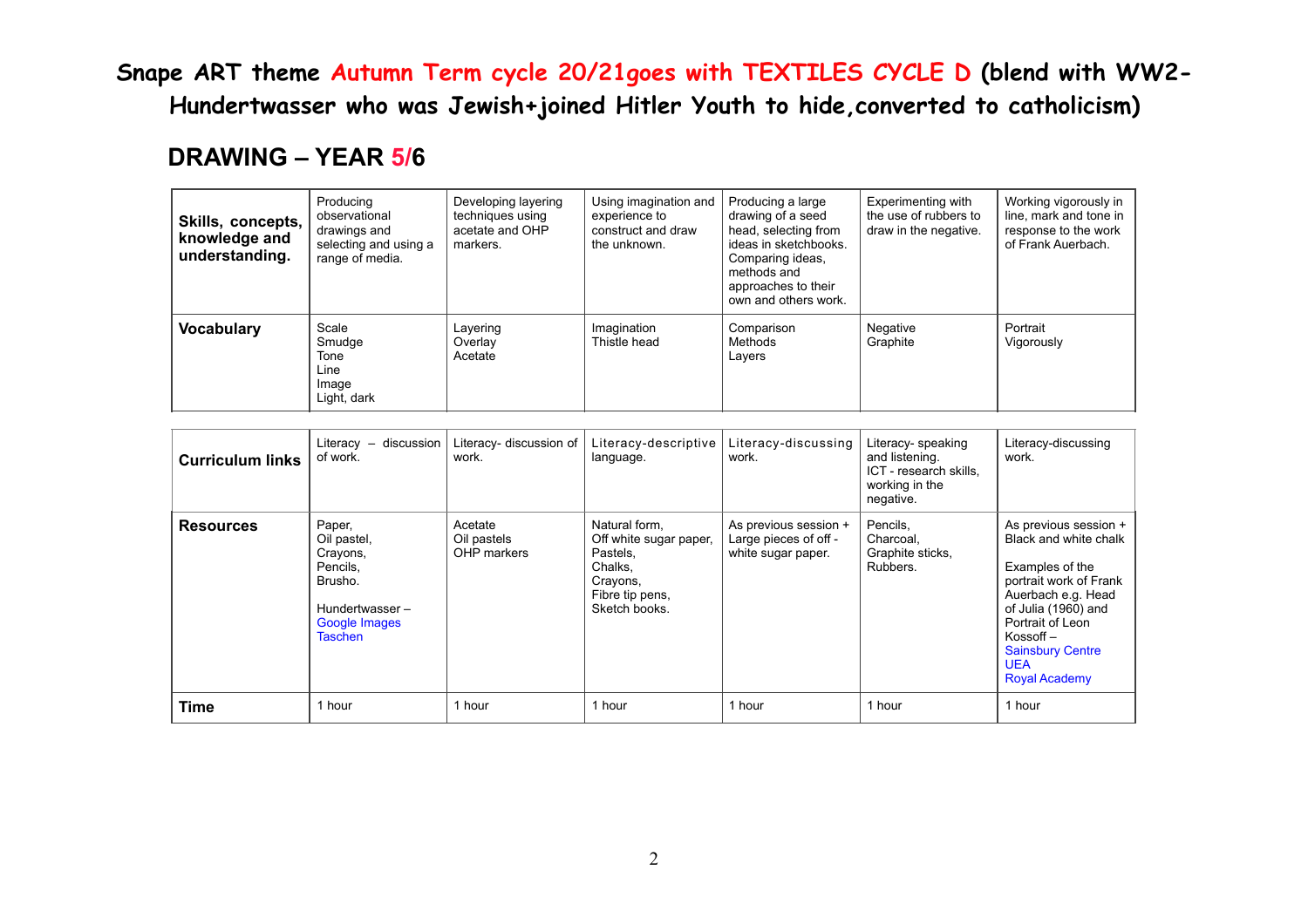**Snape ART theme Autumn Term cycle 20/21goes with TEXTILES CYCLE D (blend with WW2- Hundertwasser who was Jewish+joined Hitler Youth to hide,converted to catholicism)** 

## **DRAWING – YEAR 5/6**

| <b>Expectations</b>                                                                                                                                                                                                                                                                                                                                                                                                                                                                                                                               | <b>Names</b> | <b>Next Steps</b> |  |
|---------------------------------------------------------------------------------------------------------------------------------------------------------------------------------------------------------------------------------------------------------------------------------------------------------------------------------------------------------------------------------------------------------------------------------------------------------------------------------------------------------------------------------------------------|--------------|-------------------|--|
| Some children will have made limited progress. They will be able to use<br>drawing techniques to communicate their ideas and talk about what they think<br>and feel about their work and comment on the work of others. They will be able<br>to identify lines and shapes in the work of an artist and use a viewfinder to select<br>interesting parts of the images to use in their own work. They will be able to use<br>graphite sticks, pencils and rubbers to work in the negative and relate their work<br>to portraits by a famous artist. |              |                   |  |

| <b>Most children will be able to </b> share their ideas about mark making, and are<br>able to investigate drawing materials and techniques to communicate their ideas<br>to others. They will be able to use a viewfinder to select lines and shapes from<br>the work of a famous artist and use these in their images. Also, they will be able   YEAR 6 DRAWING UNIT<br>to say what they think about their work and that of others and show that they can<br>suggest ways of improving and developing images. They will be able to<br>investigate working in the negative and use this technique to respond to the<br>work of a famous artist. |  |
|-------------------------------------------------------------------------------------------------------------------------------------------------------------------------------------------------------------------------------------------------------------------------------------------------------------------------------------------------------------------------------------------------------------------------------------------------------------------------------------------------------------------------------------------------------------------------------------------------------------------------------------------------|--|
|-------------------------------------------------------------------------------------------------------------------------------------------------------------------------------------------------------------------------------------------------------------------------------------------------------------------------------------------------------------------------------------------------------------------------------------------------------------------------------------------------------------------------------------------------------------------------------------------------------------------------------------------------|--|